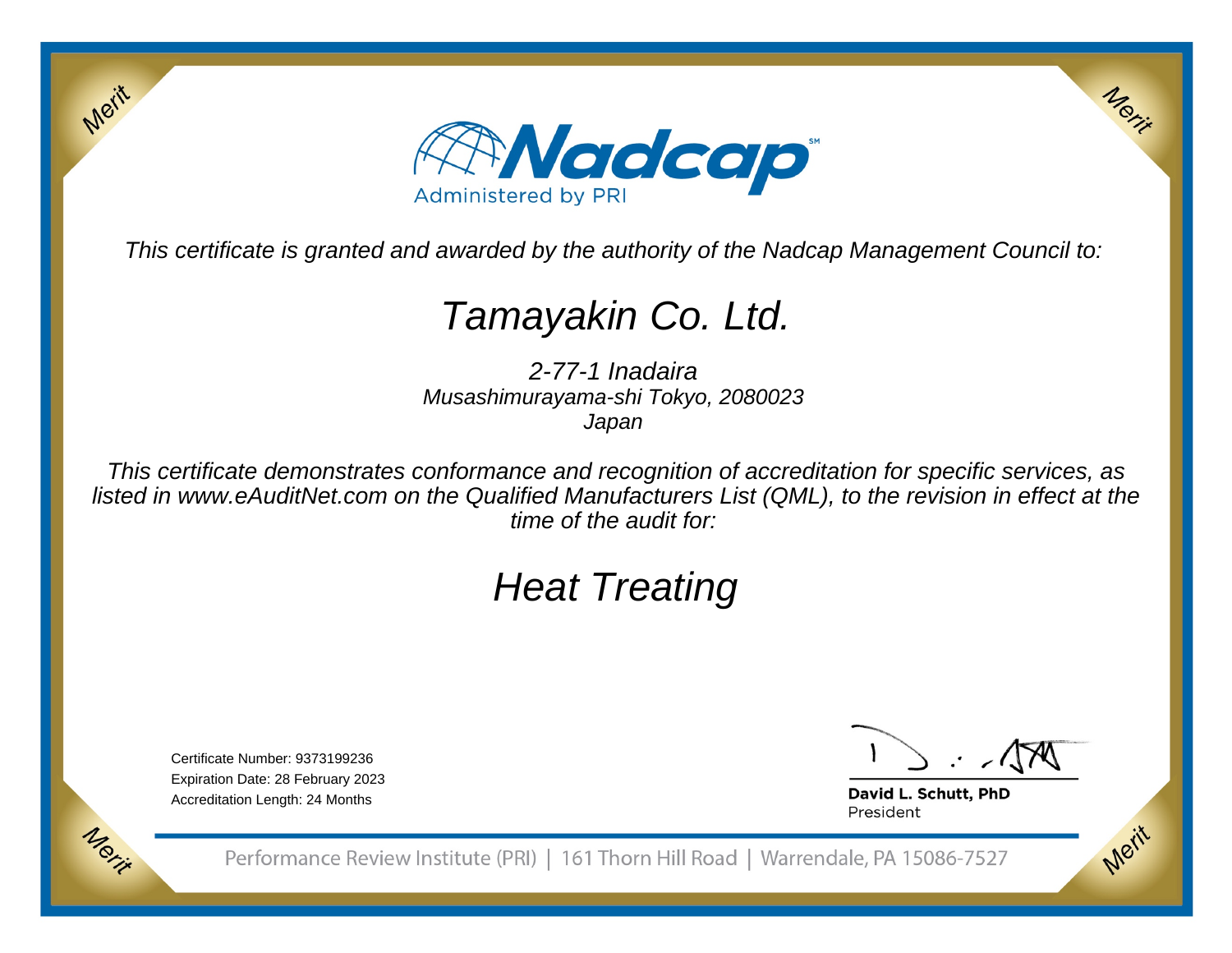

#### **SCOPE OF ACCREDITATION**

#### **Heat Treating**

#### **Tamayakin Co. Ltd.**

2-77-1 Inadaira Musashimurayama-shi Tokyo, 2080023 Japan

This certificate expiration is updated based on periodic audits. The current expiration date and scope of accreditation are listed at: www.eAuditNet.com - Online QML (Qualified Manufacturer Listing).

In recognition of the successful completion of the PRI evaluation process, accreditation is granted to this facility to perform the following:

#### **AC7101/4 Rev F - Nadcap Audit Criteria for Materials Testing Laboratories-Metallography & Microindentation Hardness (to be used on audits on/after 14 August 2016)\*\*\* If the Auditee holds any MTL accreditation, then this checklist must be done as part of an MTL audit**

(L0) Metallography Evaluation

- Industry Spec Other L0
- (L1) Microindentation (Interior)
- (L10) Near Surface Examinations Carburization/Decarburization
- (L5) Near Surface Examinations Microindentation (Surface Case Depth)
- (L5X) Near Surface Examinations Microindentation (Surface) (Chord Method ARP1820)
- (L6) Near Surface Examinations Nitriding
- (L7) Near Surface Examinations IGA, IGO

### **AC7102 Rev J - Nadcap Audit Criteria for Heat Treating Baseline (AC7102/S and AC7102/8 must also be selected) (to be used on audits on/after 3 December 2017)**

Aluminum Alloys – AC7102/2 must also be selected Carburizing – AC7102/3 must also be selected

Nickel and Cobalt Alloys – Industry Specs – Check any applicable boxes

Nitriding – AC7102/4 must also be selected

Stainless Steels, Austenitic – Industry Specs – Check any applicable boxes

Stainless Steels, Martensitic – Industry Specs – Check any applicable boxes

Stainless Steels, Precipitation Hardening – Industry Specs – Check any applicable boxes

Steels – Industry Specs – Check any applicable boxes

Stress Relieve – Industry Specs – Check any applicable boxes

Titanium Alloys – Customer Specs

Vacuum Heat Treating – Industry Specs – Check any applicable boxes

#### **AC7102S Rev J - Nadcap Supplemental Audit Criteria for Heat Treating (to be used on audits on'after 31 May 2020)**